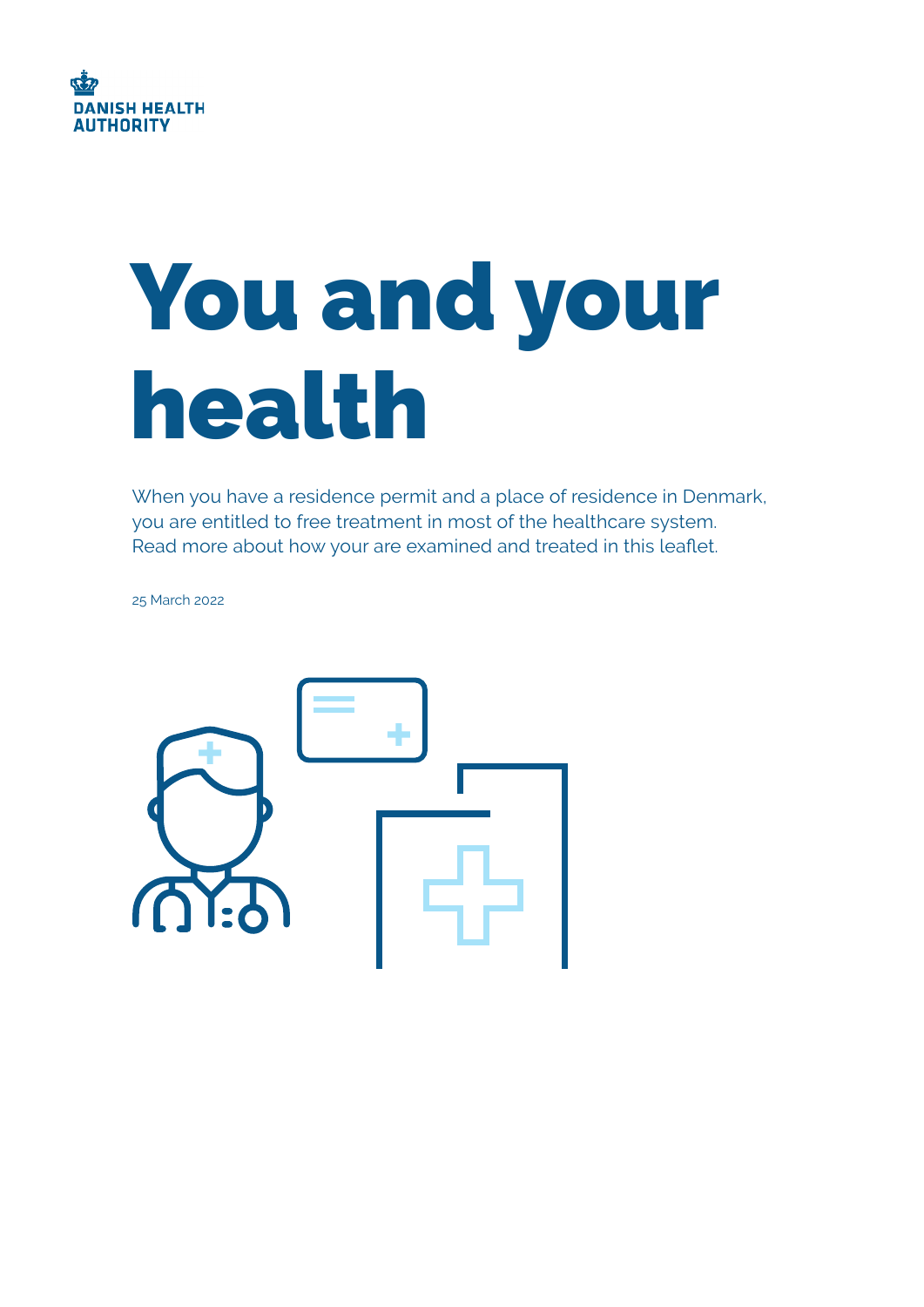

#### Health insurance card

When you are granted a residence permit in Denmark, you will receive a health insurance card from the municipality and will get a doctor. You need to use the health insurance card when you go to a doctor, an emergency room or a hospital. The health insurance card contains the contact details of your doctor and your civil registration number, which is a unique identification number.

#### Your doctor

- Anyone living in Denmark is assigned a doctor who can be contacted in case of illness. Your own doctor can find out what is wrong with you and treat you for the most common diseases.
- You should always book an appointment before visiting your doctor. This also applies if you become acutely ill during your doctor's opening hours. Your doctor's telephone number is stated on your health insurance card.

#### Chronic illness

• If you have a chronic illness, your doctor can help you continue the right treatment. The doctor also prescribes the medicine you need.

#### **Pregnancy**

- If you are pregnant, or think you are pregnant, you should contact your doctor as soon as possible.
- If you need further information on pregnancy and childbirth, you can read more in the Danish Health Authority's leaflet [New in Denmark – pregnancy and birth](https://www.sst.dk/-/media/Udgivelser/2016/Gravid-ny-i-Danmark/Eng_Ny-i-Danmark.ashx).

## Children

- All children are offered regular preventive health check-ups by a doctor from when they are five weeks old and until they reach the age of five.
- All new parents are offered home visits by a health visitor who can help with breastfeeding and other questions about how to care for your baby.
- You can read more about the offers available for children in the leaflet ['New in Denmark. Health](https://www.sst.dk/-/media/Udgivelser/2016/Ny-i-et-fremmed-land/Engelsk_Ny-i-et-fremmed-land.ashx)  [Guidelines for Parents with Small Children](https://www.sst.dk/-/media/Udgivelser/2016/Ny-i-et-fremmed-land/Engelsk_Ny-i-et-fremmed-land.ashx)' and in ['Healthy children in a new country'](https://www.sst.dk/-/media/Udgivelser/2017/Sunde-b%C3%B8rn-i-et-nyt-land/Sunde-b%C3%B8rn-engelsk-udgave.ashx) published by the Danish Health Authority.

## Mental illness and traumas

• If you get symptoms of mental illness, such as depression, anxiety or a psychological reaction to unpleasant events, you need to consult your own doctor. Your doctor can often help you.

#### **Interpreter**

• If you do not understand Danish, you have the right to an interpreter for consultations with your doctor, a specialist or in hospital. Your doctor will book an interpreter.

#### Vaccination

In Denmark, all children are offered free vaccination against ten different diseases, including measles, polio and diphtheria. These diseases have been chosen because they are serious and often occur in children who are not vaccinated. The vaccinations are free of charge and voluntary. The vaccinations are given by your own doctor. Contact your own doctor to book an appointment or for more information. [You can also read more here](https://www.sst.dk/en/English/Expertise-and-guidance/General-public/Children).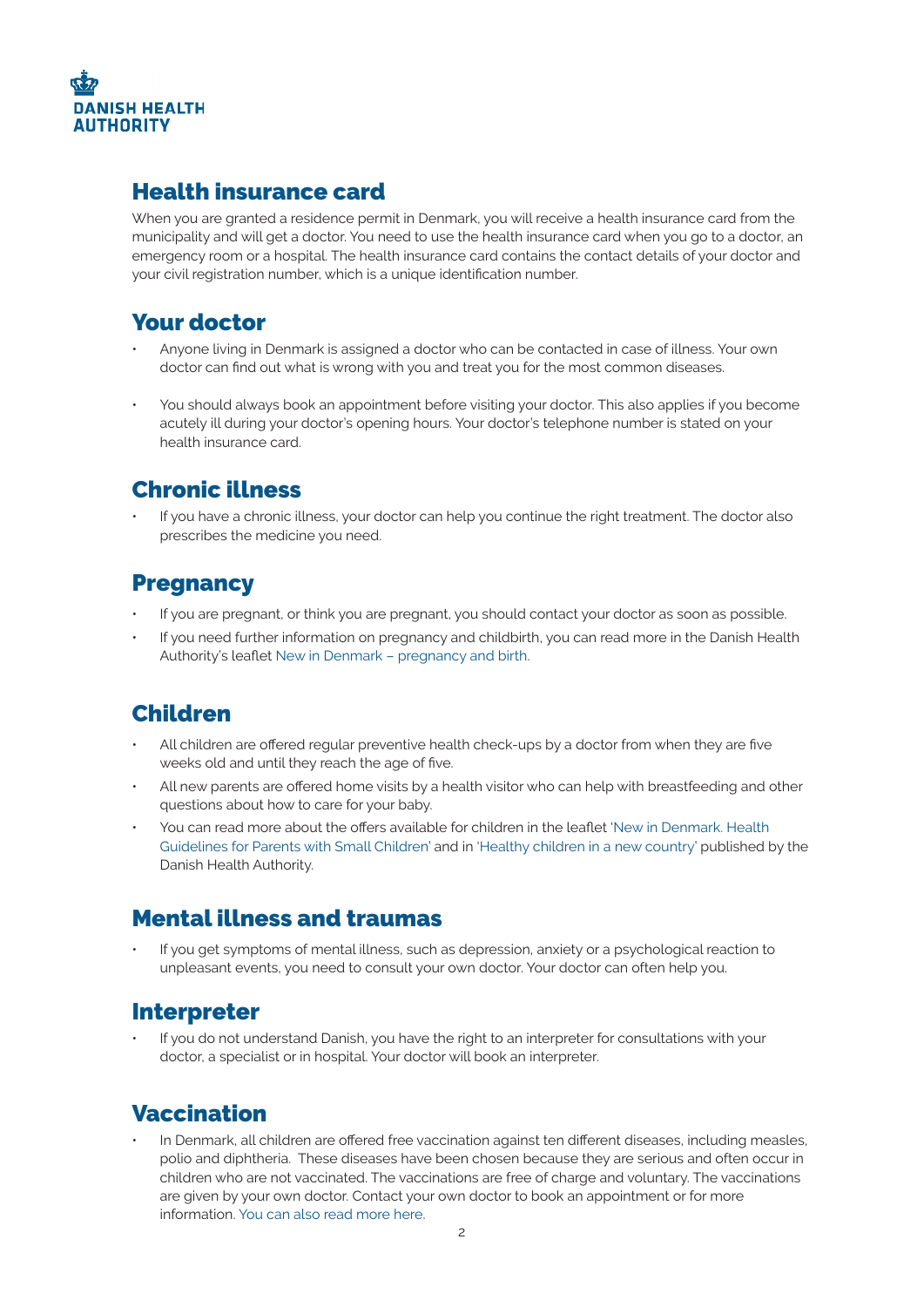

• Adults who have not been vaccinated against measles, mumps and rubella can be vaccinated free of charge. COVID-19 vaccination is also offered free of charge.

#### **Medicine**

If you need medicine, you should contact your doctor, who can write a prescription for the medicine you require. You can then go to the pharmacy and buy your medicine. Some types of medicine, such as aspirin and antihistamine tablets, can be bought without a prescription in pharmacies or supermarkets.

#### Hospitals

• If you need to be examined or treated at a hospital, you always need a referral from your own doctor, a specialist or the out-of-hours medical service. For non-urgent treatment, you need an appointment for the examination.

#### Emergency room/emergency centre

• If you suffer an acute injury or become acutely ill and this is not life-threatening, you must always call your own doctor or out-of-hours medical service. Your doctor or the out-of-hours medical service emergency will refer you to the emergency room/emergency centre.

#### 112

- If you urgently need an ambulance, call 112. This could, for example, be if a person suddenly becomes very ill, is unconscious or has been seriously injured. When calling 112, you must explain who you are, what has happened, where and when the incident took place and where you are calling from.
- 112 is an emergency number only call 112 if urgent help is needed.

## Dentist

- Children and young people under 18 years of age have access to free dental treatment. Usually, children in Denmark receive a letter with an invitation to a preventive examination with a dentist when they are  $\frac{1}{2}$  - 1 years old. At the first visits, the focus is on preventing dental disease and explaining to the child and parents how best to look after the child's teeth. If your child has dental problems earlier, you can contact the municipality's paediatric dentists. Ask your health visitor, if necessary.
- Adults who have reached the age of 18 have access to dental treatment with private dentists or dental hygienists. You need to call to book an appointment with the dentist yourself and you pay part of the bill yourself.

The out-of-hours dental service offers urgent dental treatment for adults and children outside normal opening hours, for example in case of toothache and minor dental injuries. The service is free of charge for children and adolescents under 18 years of age. Adults must pay for such urgent dental treatment.